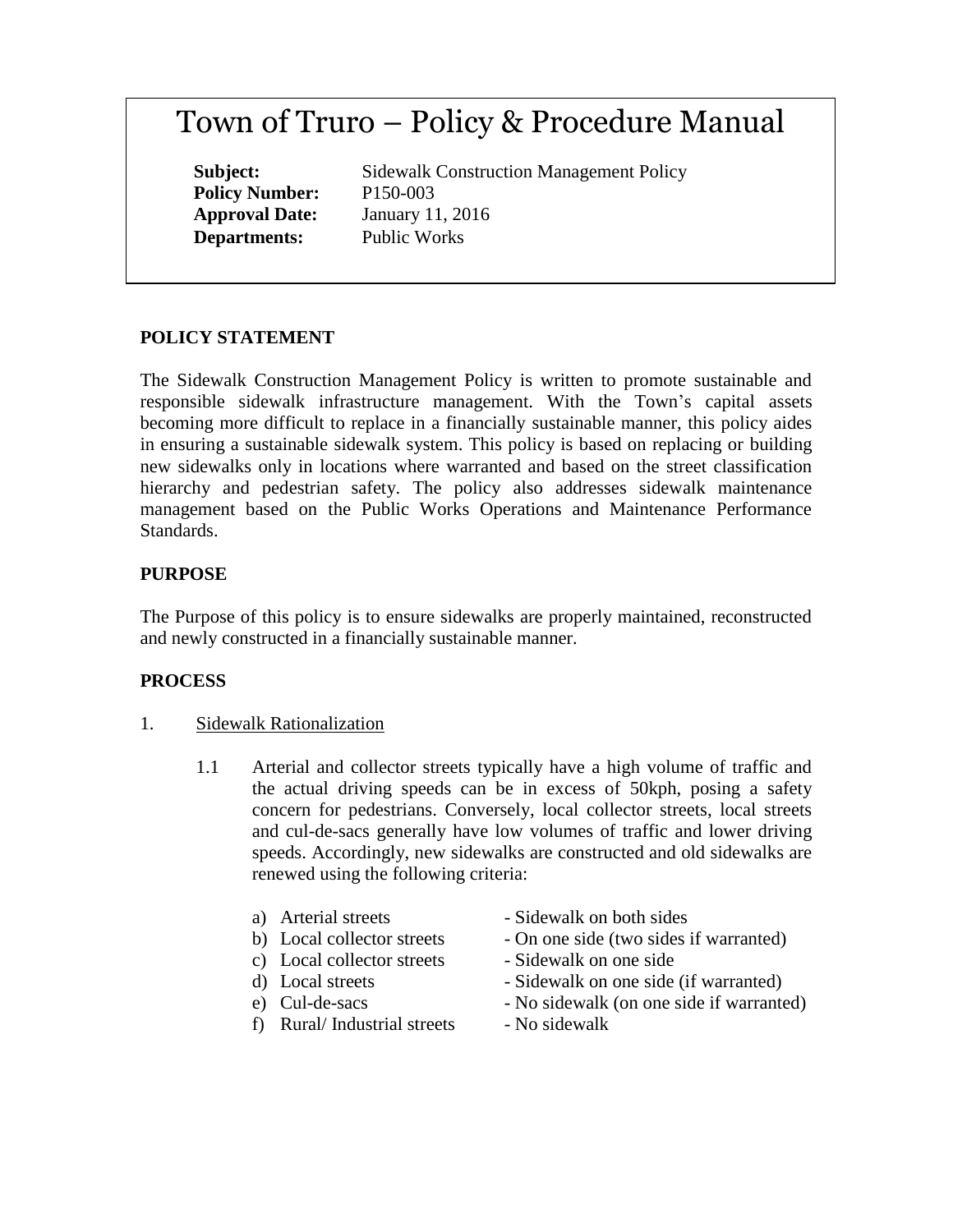Warranted conditions would include pedestrian safety issues such as safe routes to schools, special links and pedestrian systems, or other conditions as determined by the Traffic Authority.

- 1.2 When replacement of sidewalks is required on streets where sidewalks exist that exceed the criteria in Section 1.1, the sidewalk from one side (or both sides) of the street is removed. The sidewalk on no more than one side of the street is reconstructed.
- 1.3 Priority location for the remaining sidewalk are: NORTH side of East/West streets, and WEST sides of North/South streets unless otherwise determined by Traffic Authority.
- 1.4 In some cases, there may be a compelling reason why the Traffic Authority would retain sidewalks on both sides of a local street. These cases are determined by the Traffic Authority in consultation with the Director of Public Works, Director of Planning and Development.
- 1.5 There may be cases where a property owner contributed to the construction of an original sidewalk that has been designated for removal. The monetary contribution toward the construction of the sidewalk does not establish a property owner's rights to a new sidewalk in perpetuity and, therefore, the sidewalk shall be removed.
- 1.6 Prior to removing a sidewalk, staff of the Planning and Development Department will contact adjacent property owners to inform them of the pending sidewalk removal.

#### 2. Sidewalk Inspection & Renewal of Existing Sidewalks

- 2.1 The reconstruction of an existing sidewalk or the construction of a new sidewalk, is undertaken by Public Works Staff or by a Contractor in accordance with Town Subdivision Regulation Standards and Nova Scotia Standard Specifications for Municipal Services.
	- 2.1.1 If construction or reconstruction is contracted out, the Senior Engineer, in consultation with Engineering & Public Works staff, prepare the "Curb, Gutter & Sidewalk Construction" tender documents, which includes the Sidewalk Specifications.
- 2.2 A complete survey of the street infrastructure is completed every year by the Public Works Department Staff. The conditions are uploaded into the Sidewalk Condition Rating System and Sidewalk 5 Year Capital Construction Plan.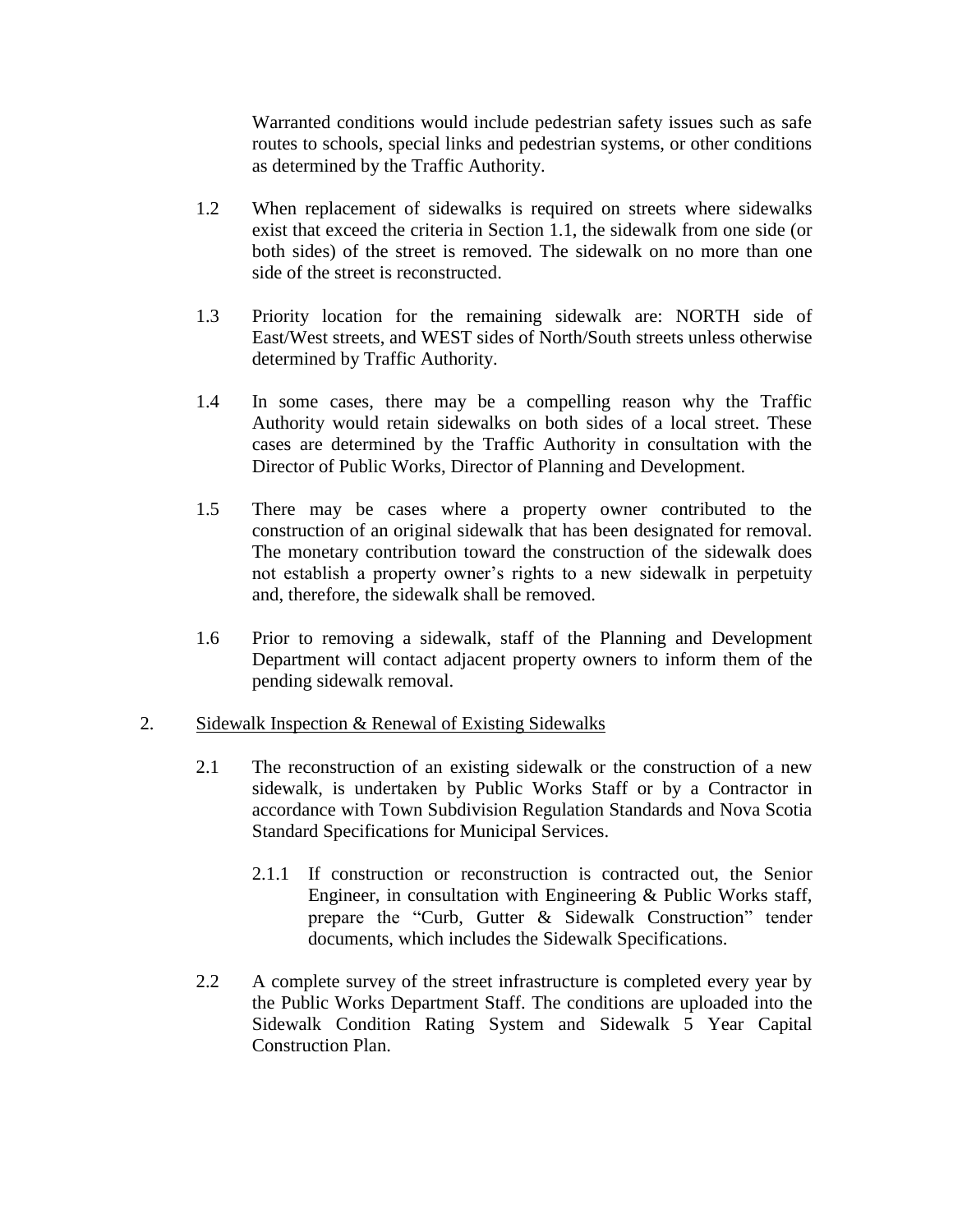- 2.3 The Director of Public Works presents the Sidewalk 5 Year Capital Construction Plan at the Annual Capital Budget Deliberations.
- 2.4 Also, when information from the public is received by Engineering  $\&$ Public Works Dispatch regarding small sections of sidewalk in need of maintenance, the information is recorded in the Engineering & Public Works Dispatch System and is inspected and repaired as per the Public Works Operations and Maintenance Performance Standards, which generally includes:
	- 2.4.1 The Transportation Supervisor undertakes an inspection to determine possible course of action.
	- 2.4.2 After inspection, the Transportation Supervisor reports back to the Engineering & Public Works and if required, a Work Order is generated accordingly.
	- 2.4.3 Once a sidewalk is repaired or replaced, the Transportation Supervisor signs off the Work Order and returns it to Engineering & Public Works to close off the Work Order as "completed".

### 3. Sidewalk Maintenance – 40.0m or less – Roads & Street Staff

- 3.1 Sidewalk reconstruction of 40.0 meters or less is typically done by Transportation staff in accordance with Subdivision Standard Regulation.
- 3.2 The Senior Engineer schedules the work, assigns Transportation Supervisor to supervise the work and conduct periodic inspections to ensure proper construction standards are being met by Sub-Foremen and crew.
- 3.3 The Transportation Supervisor and Sub-Foreman set line and grade of the curbs and sidewalk.
- 3.4 If problems occur during service delivery, they are normally rectified onsite by the construction crew Sub-Foreman. If necessary, the Sub-Foreman may refer the problem to the Transportation Supervisor for resolution.

#### 4. Sidewalk Renewal Greater than 40m and New Sidewalk Construction

- 4.1 Priorities for Sidewalk Extensions are established by the Director of Public Works and Traffic Authority in consultation with the Engineering & Public Works staff.
- 4.2 These priorities are compiled into the Sidewalk 5 Year Capital Construction Plan by the Director of Engineering & Public Works for approval through the annual Town budget process.